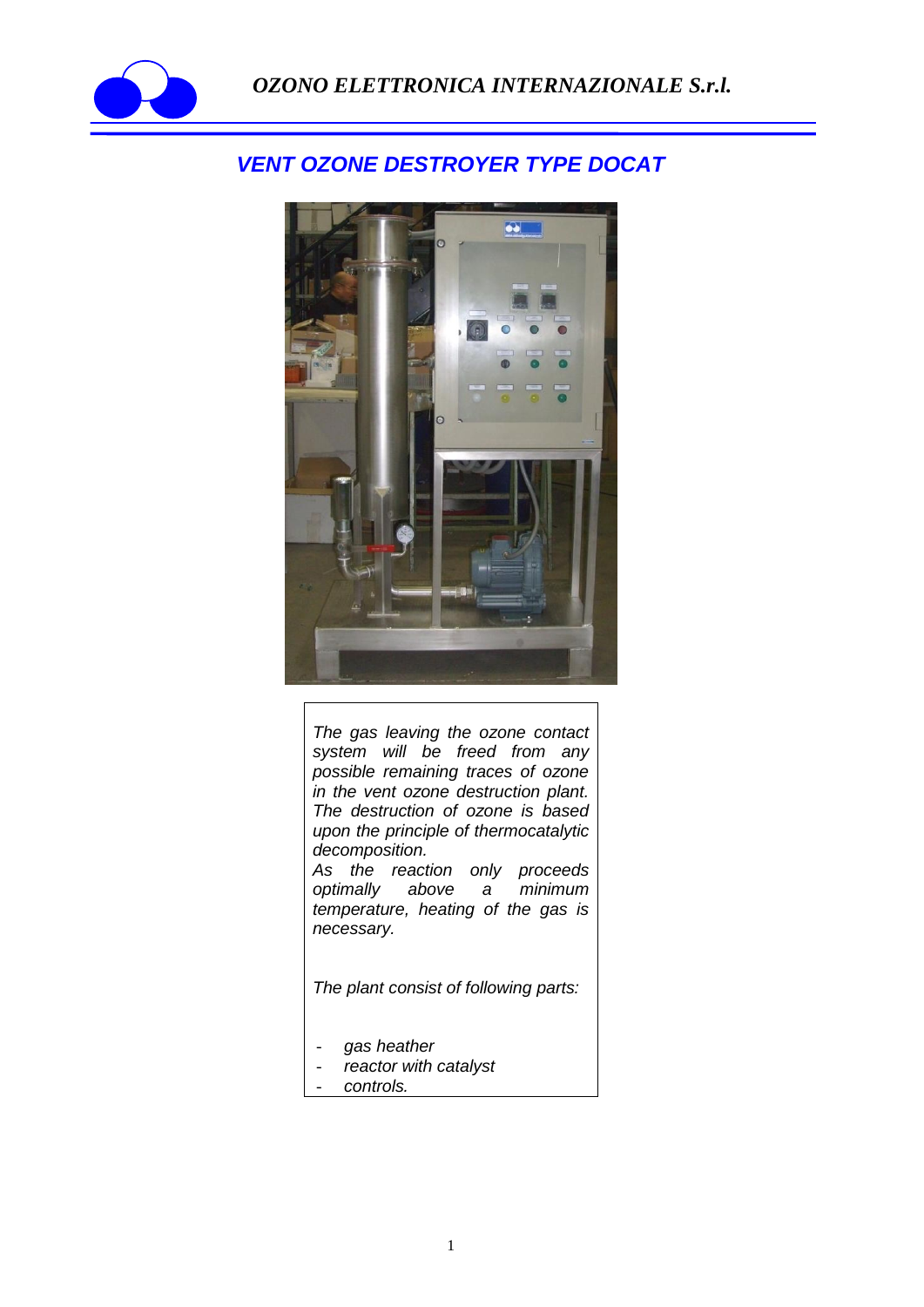



|                      |                         | <b>RESISTANCE</b>              |                         |                     |                   |
|----------------------|-------------------------|--------------------------------|-------------------------|---------------------|-------------------|
| <b>TYPE</b>          | <b>Flow</b><br>$Nm^3/h$ | <b>Installed power</b><br>(KW) | Absorbed power.<br>(KW) | <b>Blower power</b> | <b>DIMENSIONS</b> |
| <b>DOCAT 50</b>      | 50                      | 1.73                           | 1.0                     | 0.37                | 850x420x1500      |
| <b>DOCAT 70</b>      | 70                      | 1.73                           | 1.4                     | 0.37                | 740x535x1500      |
| DOCAT <sub>110</sub> | 110                     | 2.43                           | 2.2                     | 0.75                | 870x540x1610      |
| DOCAT <sub>160</sub> | 160                     | 3.81                           | 3.2                     | 1.5                 | 900x570x1610      |
| DOCAT <sub>240</sub> | 240                     | 5.55                           | 4.8                     | 2.2                 | 1050x650x1690     |
| DOCAT <sub>320</sub> | 320                     | 8.32                           | 6.4                     | 2.2                 | 1250x710x1853     |
| DOCAT 400            | 400                     | 10.40                          | 8.0                     | 2.2                 | 1200x750x1853     |
| DOCAT <sub>500</sub> | 500                     | 11.09                          | 10                      | 3                   | 1150x800x1853     |
|                      |                         |                                |                         |                     |                   |